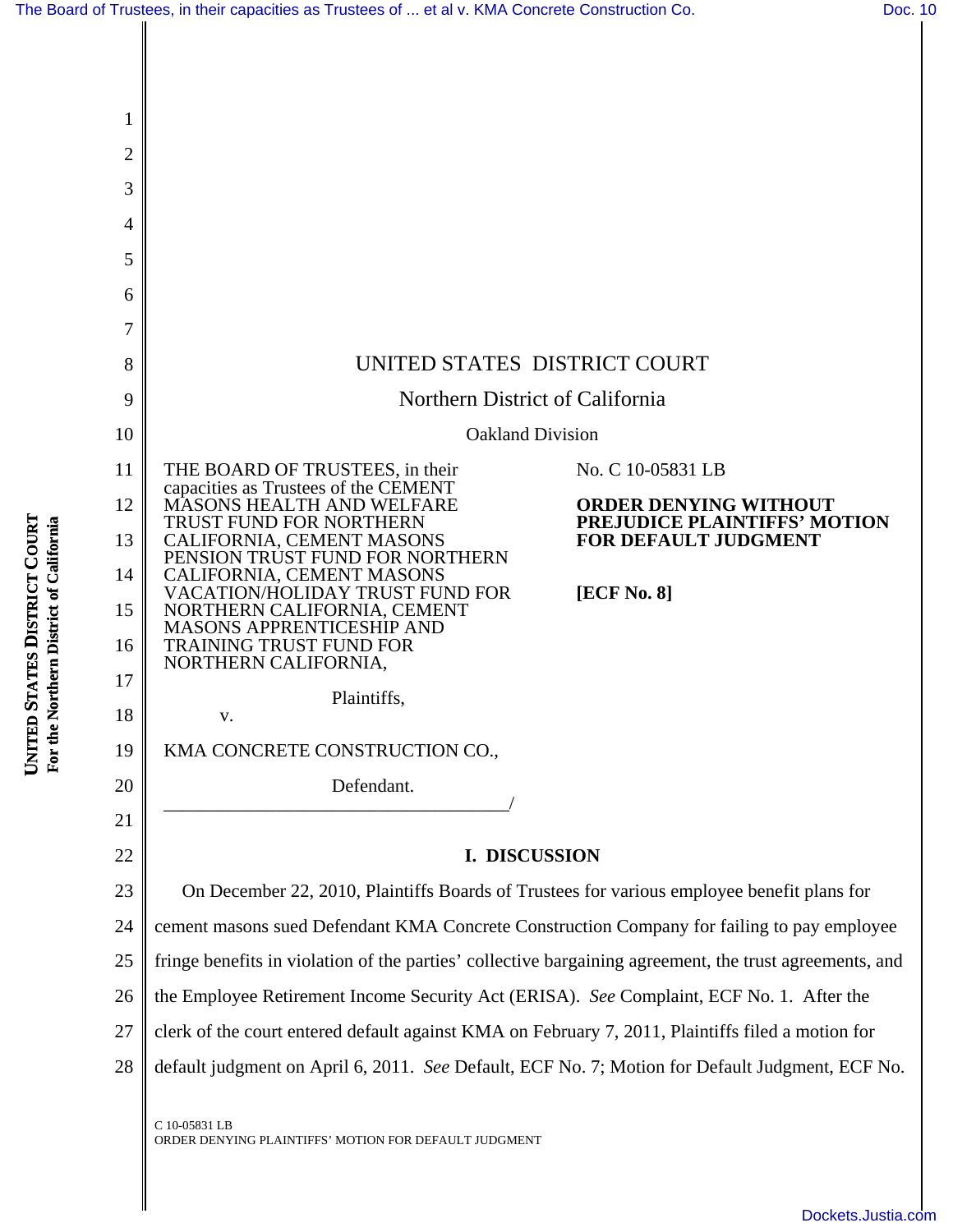1 8.

4

7

2 3 5 6 8 The motion for default judgment and supporting documents do not adequately support the relief that Plaintiffs request for two reasons. First, Plaintiffs seek contributions for months that they do not identify in their pleadings. *See* Fed. R. Civ. P. 54(c); *Cripps v. Life Ins. Co. of N. America*, 980 F.2d 1261, 1267 ( $9<sup>th</sup>$  Cir. 1992) (relief limited to that requested in complaint). Second, the calculations contained in John Hagan's supporting declarations appear to be incorrect and Plaintiffs provide no explanation of how they arrived at the numbers. For Plaintiffs' benefit, the court lists a sample of the deficiencies below.

#### 9 **A. Contributions for Months Not Plead in Complaint**

10 11 12 Plaintiffs seek contributions for November 2010 to January 2011, but failed to plead these months in their complaint. Motion, ECF No. 8 at 4; John Hagan Declaration, ECF No. 8-12 at 1, Exh. E.

### 13 **B. Discrepancies in the Interest Calculations**

14 15 16 17 18 Plaintiffs' interest calculations appear to be incorrect. Hagan Declaration, ECF No. 8-12 at 1, Exh. E; ECF No. 8-13 at 1, Exh. F. First, the chart supporting the interest calculations for each contribution category includes interest calculations for the Vacation/Holiday trust fund, but the summary at the bottom of the page does not. ECF No. 8-13 at 1, Exh. F. Plaintiffs do not explain this difference.

19 20 21 22 23 24 25 Second, taking the total outstanding balance KMA owes from Plaintiffs' Exhibit E and multiplying it by 1.5% (the interest rate per month) and then multiplying that figure by the number of months that KMA has been delinquent (Plaintiffs calculated the amounts through January 25, 2011), the resulting figures do not correspond to those contained in Plaintiffs' chart.<sup>1</sup> For example, for the October 2009 delinquent payments, Plaintiffs seek \$318.77 more than the court's calculations suggest (\$221.12 more if Vacation/Holiday is excluded). For other months, Plaintiffs seek *less* than it appears they are entitled to. For instance, Plaintiffs seek \$60.57 less than they are entitled to for

26

<sup>27</sup> 28 <sup>1</sup> All of the calculations in this section account for Plaintiffs' inability to collect on any missed or late contributions for November 2010 to January 2011. Thus, they do not include any amounts that Plaintiffs seek for those months.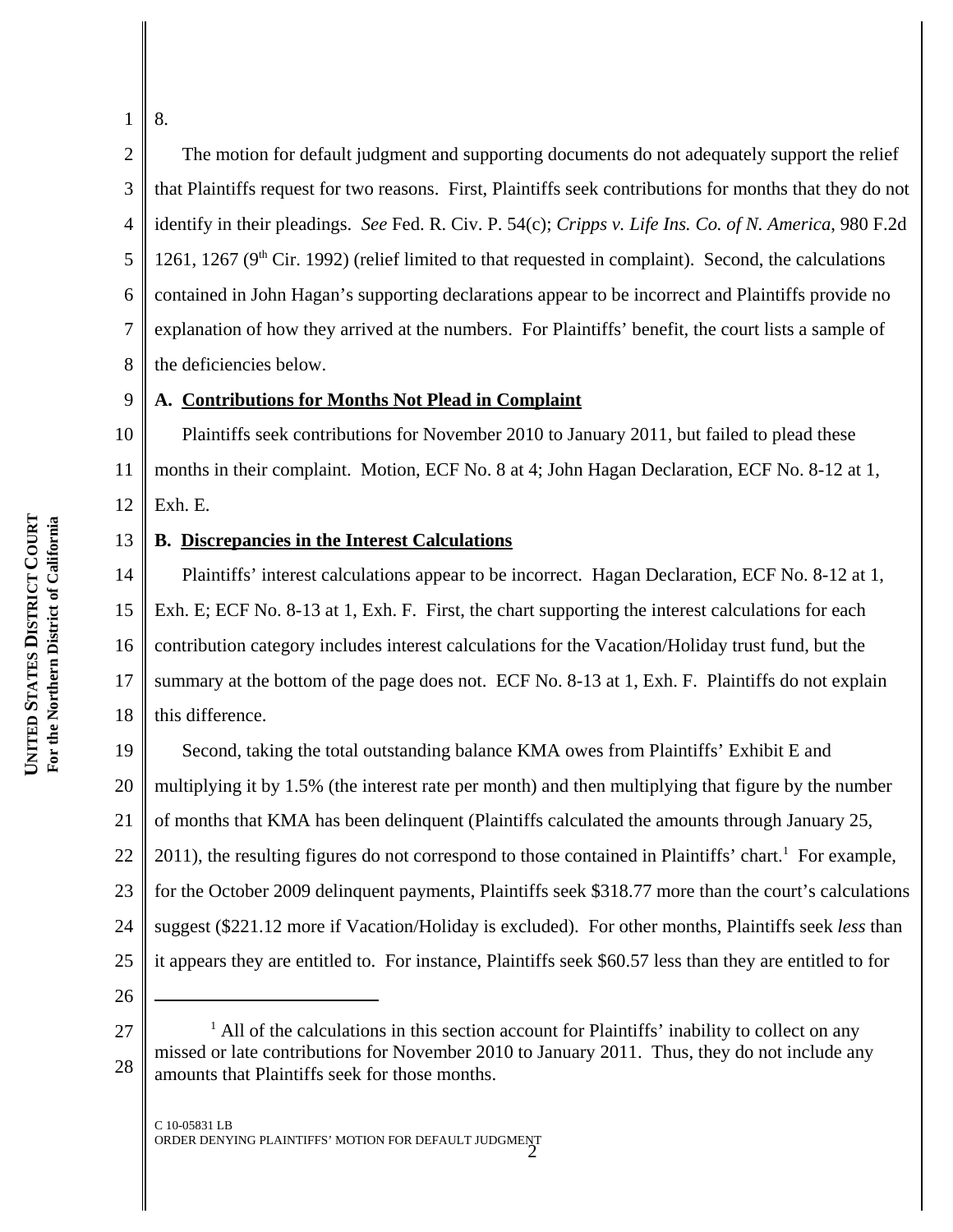1 2 3 4 5 6 November 2009 (\$41.99 if Vacation/Holiday is excluded). In all, Plaintiffs seek \$318.39 more in interest than they are entitled to based on the figures from the chart (i.e. including the Vacation/Holiday category), and \$215.65 more than they are entitled to in the summary of interest and liquidated damages at the bottom of the page (i.e. excluding the Vacation/Holiday category). These discrepancies pervade the interest calculations in Exhibit F and Plaintiffs provide no explanation for how they arrived at their figures.

**C. Interest on Late Paid Contributions**

8 9 10 11 12 Plaintiffs request a total of \$13,937.48 in interest and liquidated damages for late payments for June 2008 to September 2009 and May 2010. Motion, ECF No. 8 at 4; Hagan Declaration, ECF No. 8-14 at 1, Exh. G. They do not, however, identify the amount of the underlying payment or the number of months that KMA remained delinquent. *Id.* As a result, the court cannot verify whether the amounts that Plaintiffs seek for interest on late paid contributions are accurate.

# 13

7

### **II. CONCLUSION**

14 15 16 17 18 19 In *Board of Trustees v. C and C Concrete*, No. C 10-3343 LB, and *Board of Trustees v. C and C Concrete*, No. C 10-3344 LB, the court identified similar shortcomings in Mr. Hagan's documents and instructed counsel in those cases to submit additional declarations to cure the problems. *See Board of Trustees*, No. C 10-3343 LB, 3/31/11 Order, ECF No. 27; *Board of Trustees*, No. C 10- 3344 LB, 3/31/11 Order, ECF No. 27. In both cases, counsel elected to file first amended complaints rather than supplemental declarations.

20 21 22 23 The problems listed above are not exhaustive. Just as in the *C and C Concrete* cases, the court devoted considerable time to identifying some of the errors, but it is Plaintiffs' obligation to identify what relief they seek consistent with the relief they requested in the complaint, and to demonstrate their entitlement to that relief through accurate and thorough supporting declarations.

24 25 26 27 28 Accordingly, the court **DENIES WITHOUT PREJUDICE** Plaintiffs' motion for default judgment. In the past, the court directed only filing of a supplemental clarifying declaration. But given that the motion here discusses the incorrect amounts as opposed to amounts that match the complaint, it makes more sense for Plaintiffs to re-file a motion with correct figures supported by an accurate declaration. Also, given the past history, it may be that Plaintiffs elect to file an amended

C 10-05831 LB ORDER DENYING PLAINTIFFS' MOTION FOR DEFAULT JUDGMENT 3